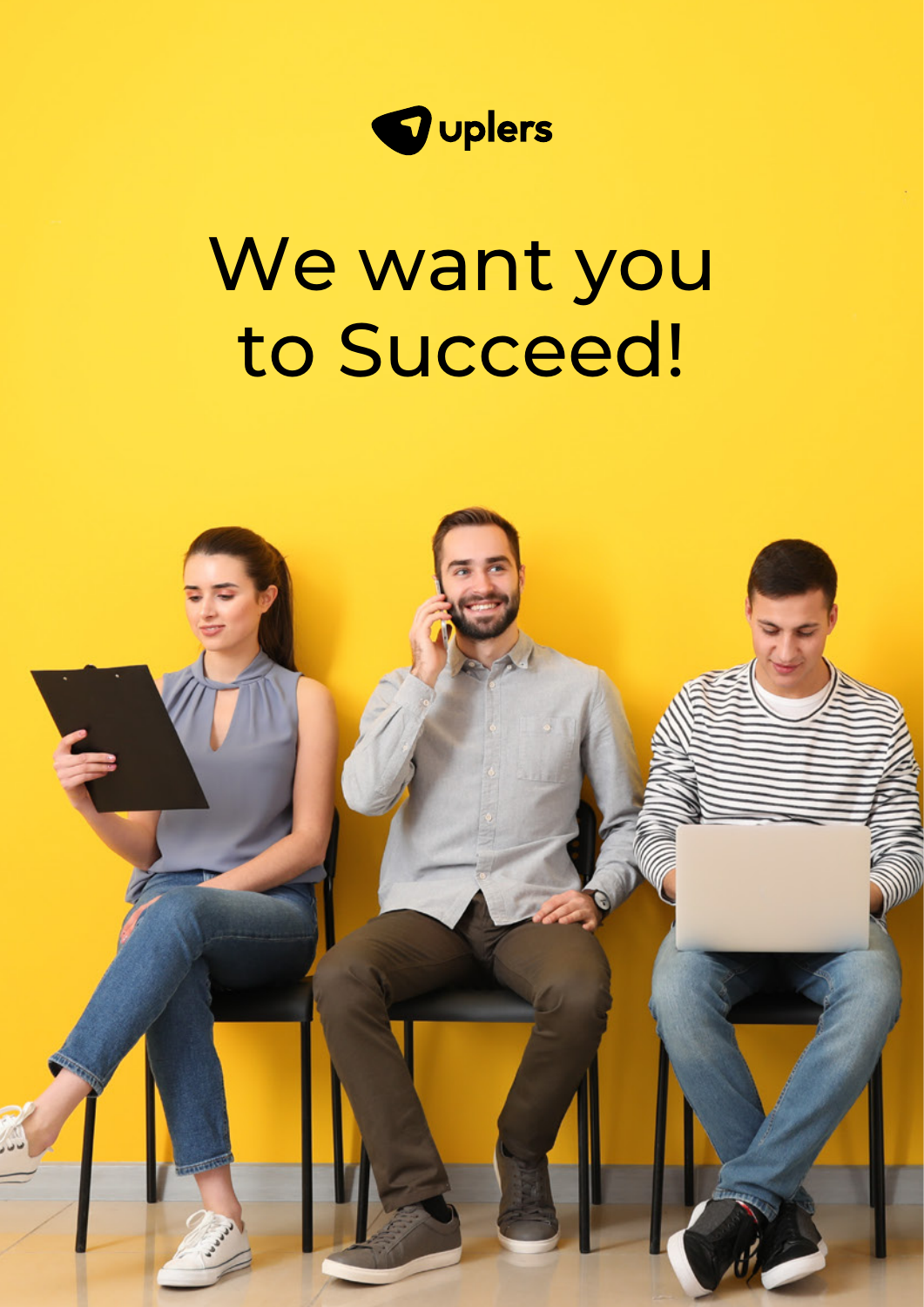## **About Uplers**

Uplers is one of the largest, globally recognized agencies in the industry, empowering businesses across the globe to build a better digital ecosystem. Leading our clients from innovation to execution, Uplers assists with top-notch quality services using its offshore remote team model, fixed price model, and digital assets.



### **Interview Tips**



#### **Research About Uplers**

First thing first. Go through our website and social media handles to get an idea about our services, culture, and values. Next, you can research about your interviewer to know about their experience, professional accomplishments, and specialties. This will give you an edge during the interview, and you will be able to spark a meaningful conversation.

#### **Arrange Your Space**

Choose a quiet area for your interview. Remove all distractions and make sure no one disrupts your conversation. Be fully engaged, put your phone on silent mode, and do not divert your attention from the screen while talking.

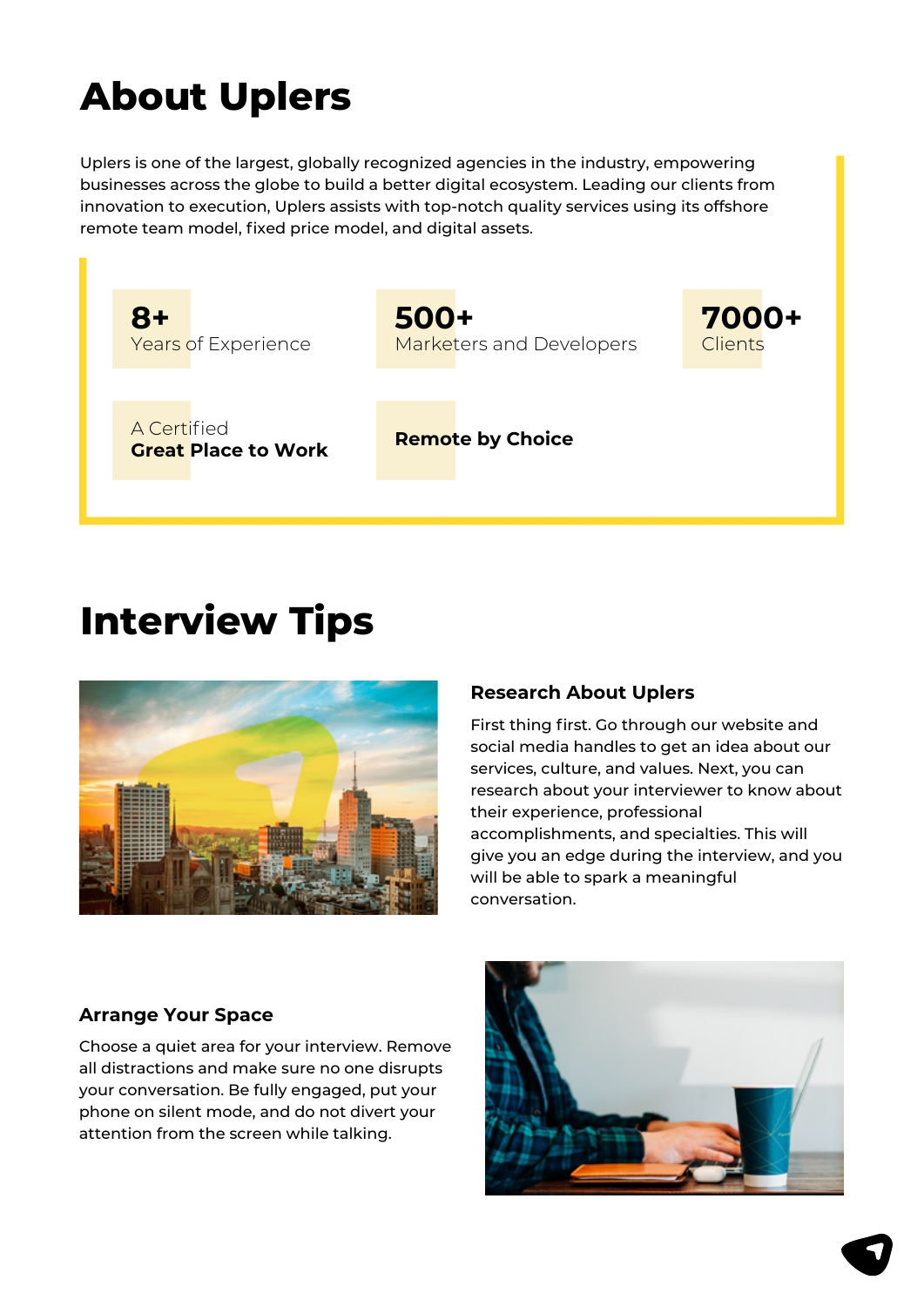

#### **Check Your Technical Equipments**

Make sure you are at least 15 minutes early for the interview. Determine if you will use computer audio or headphones and check all your technical equipments to avoid glitches. Sign in to the video meeting early, do a test run, and ensure you have a stable internet connection with a good speed. Pro tip: Do not take your interview calls from mobile phones.

#### **Dress the Part/Dress to Impress**

Even if it is a virtual interview, it is important to dress appropriately. We would suggest dressing just like you are about to come and meet us in person.





#### **Keep Your Resume Accessible**

Keep a digital copy of your resume open on your screen. The interviewer may ask a specific question related to the projects or skills listed on your resume. Having it handy will make it easy for you to refer when required.

#### **Market Yourself**

This is your time to shine! Be prepared to tell us why you want this job and what makes you the most suitable for this position. Respond to all questions truthfully and in detail, giving a specific example of relevant skill and previous experience.

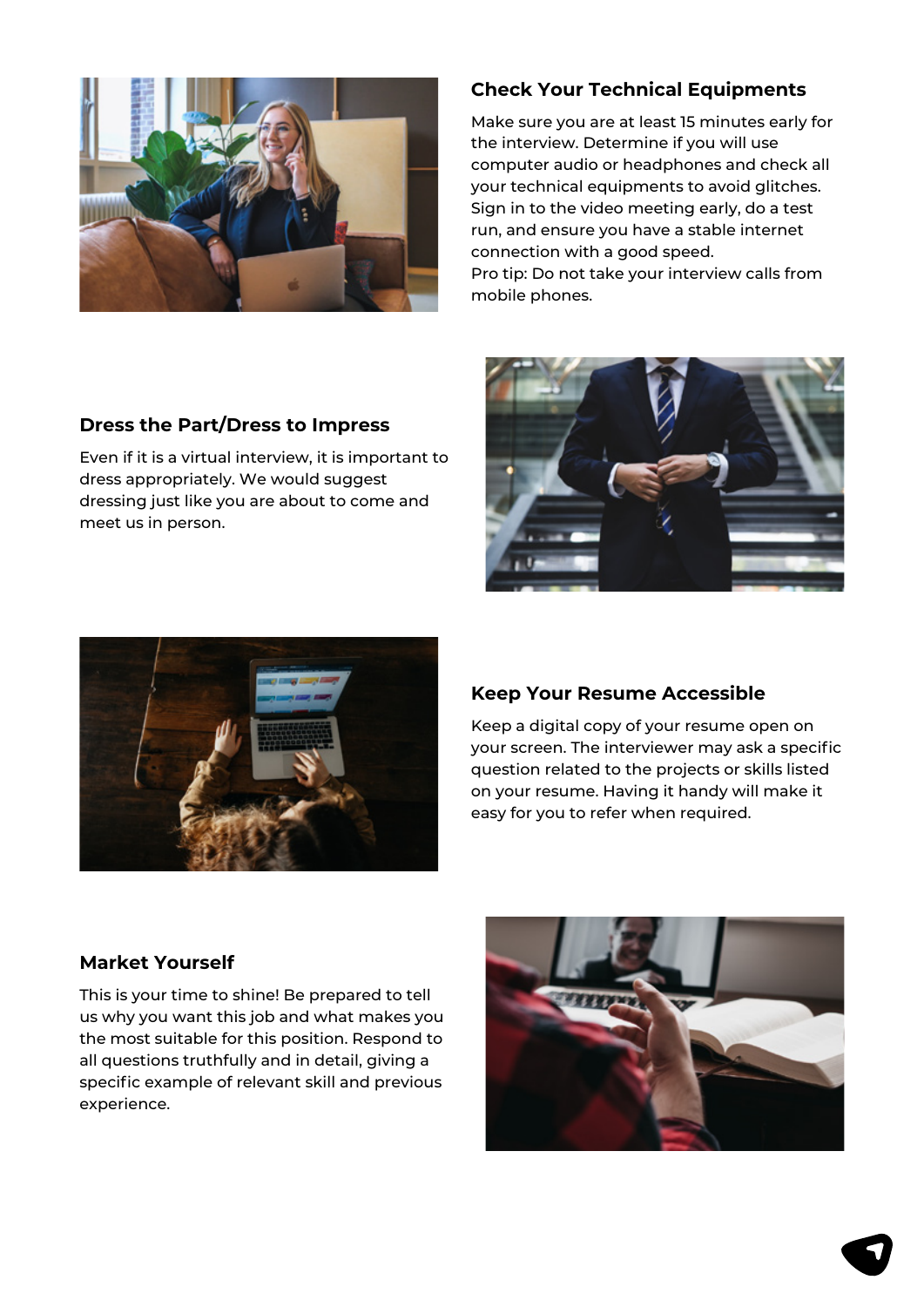

#### **Please Ask Questions**

Do not hesitate to ask questions. Prepare your questions/queries about the company or role and note them down on a paper. The more questions you ask, the more clarity you will get.

### **Here Are Some Useful Links**

- Careers: **https://www.uplers.com/careers/**
- About Us: **https://www.uplers.com/about-us/**
- A Brand with Vision to Uplift Video: **https://youtu.be/vfOntGs75ow**
- LinkedIn: **https://in.linkedin.com/company/weareuplers**

### **Good Luck!**

We understand taking an interview for a new job surely brings some jitters. To make it easy for you, we have listed important things above. If you have gone through them, there are fair chances that you are going to crack this interview. Now take a deep breath and just relax!

**All the very best to you!**